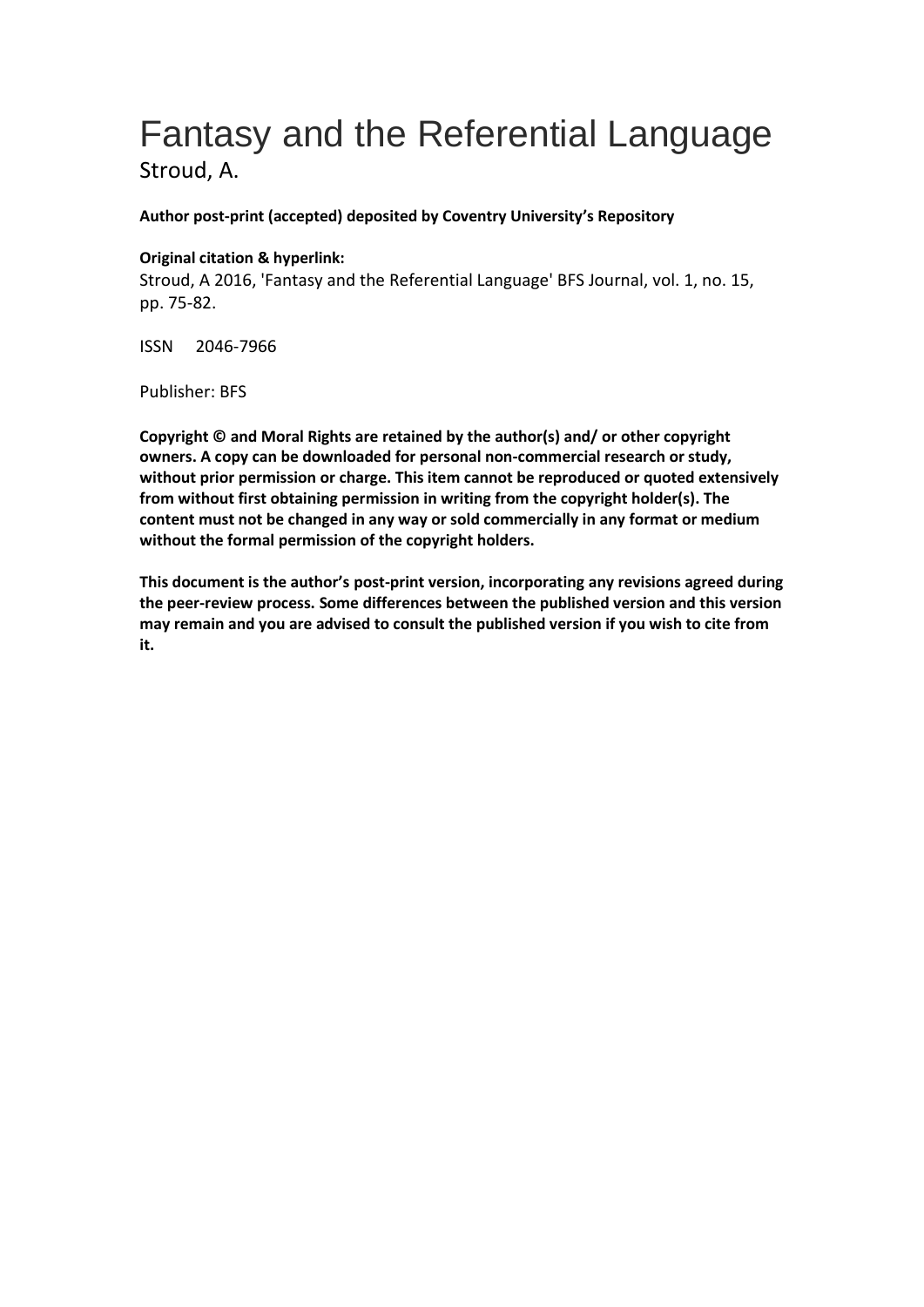# **Fantasy and the Referential Language by Allen Stroud**

Which do you fear more, the creature hiding under your bed, or the dragon that awaits you at the end of your quest?

In his study of *Sarrasine* (1830) by Honore de Balzac, Roland Barthes described the five narrative codes (Barthes: 1974). The fifth explained was the referential code, an appeal to memory, where the writer invokes the story experience of their reader in the narrative.

"Although entirely derived from books, these codes, by a swivel characteristic of bourgeois ideology, which turns culture into nature, appear to establish reality, 'Life.' 'Life' the in the classic text becomes a nauseating mixture of common opinions, a smothering layer of received ideas."

Barthes R. *S/Z.* (London: Farrar, Straus & Giroux Inc, 1991), Page 206

Barthes identified this quality of sameness and reinforcement in the works he studied. Each supports the other works it relies upon, helping reinforce similar images and patterns. Much of the idea overlaps with narrative structural theories too, Vladimir Propp's seven stage quest that he identifies as being part of folk tale (Propp: 2003), Vogler's journey (Vogler: 2007), Christopher Booker's *Seven Basic Plots* (2004), Tzetvan Todorov's equilibrium (Todorov: 1971), and many more. These structures infer that stories must conform to patterns and by providing us with a frame, encourage our evaluation of those stories against the pattern, rather like using tracing paper. We find the similarities of theme, outcome, character and more as the frame has become part of the way in which we look at stories. Stepping away from the frame and identifying ways in which stories do not conform, thereby demonstrating their originality is much harder, as there is less familiarity to work with.

In the genre of fantasy, there is a prevalent idea of nostalgia that appeals to us by inventing a world we wish we could escape to and explore. The escape itself is part of this process, making fantasy the purest idyll and diversion. The 'familiar difference' is essential. A simplified place, where evil is given physical form and defeated provides a cathartic release, so long as the writer seduces us with Turkish Delight. To establish this appeal, we see the referential code manifest on a number of levels. Perhaps one of the most direct examples is Willy Wonka's Chocolate Factory.

'Augustus!' shouted Mrs Gloop. 'Augustus, sweetheart, I don't think you had better do that.' Augustus Gloop, as you might have guessed, had quietly sneaked down to the edge of the river, and he was now kneeling on the riverbank, scooping hot melted chocolate into his mouth as fast as he could.

Dahl, R. *Charlie and the Chocolate Factory* (London: Viking, 1995), page 96.

Each of Wonka's inventions reflects a childhood fantasy made real and so speaks directly to the imaginative whim that inspired it. Later in each scene, Dahl uses this process to appeal to one of the characters, using their hidden desires to reveal character flaws and adding a moral lesson to the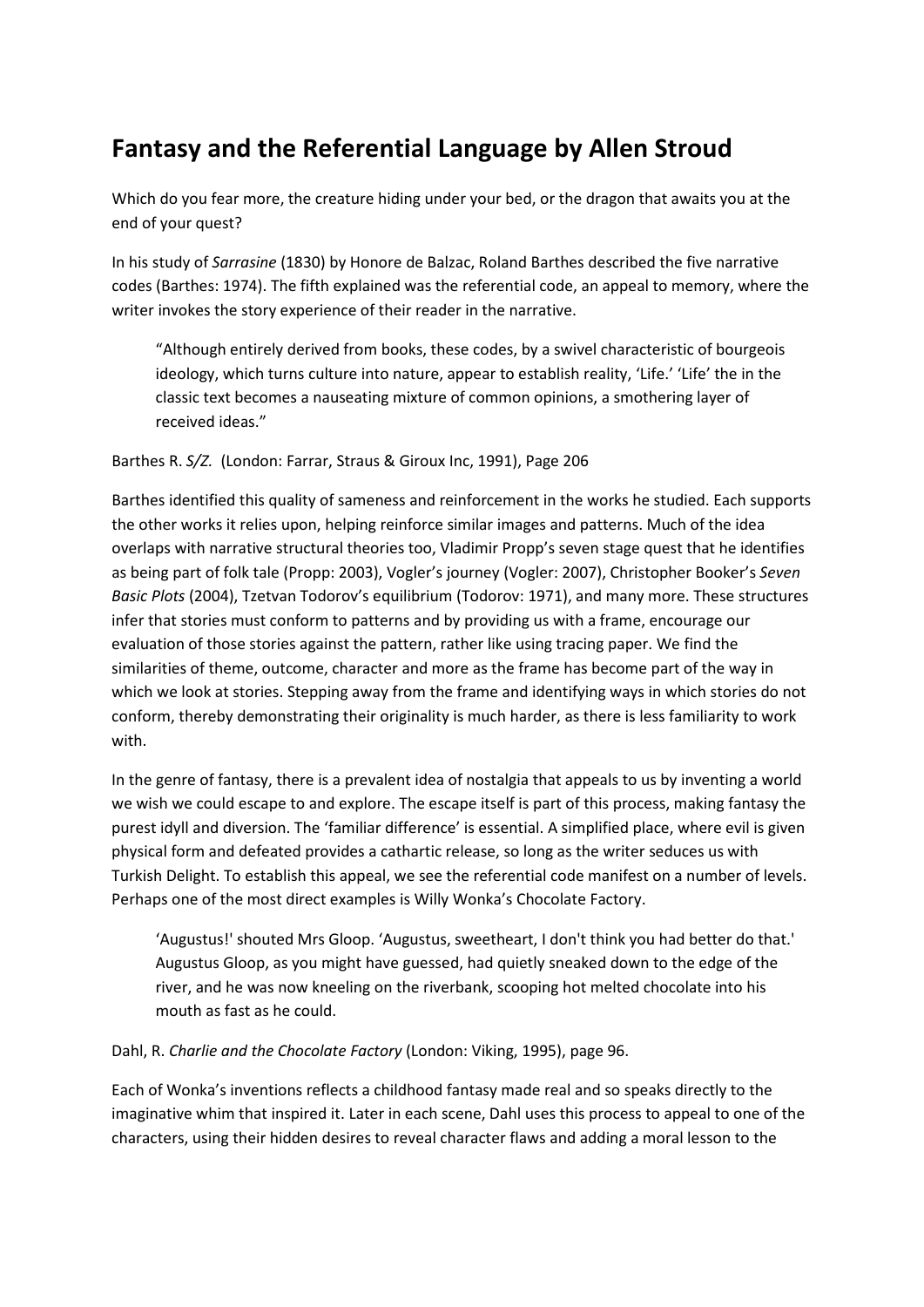outcome, but the first appeal to memory (Barthes: 1974) is the important element in establishing our connection and appreciation.

The use of referential concepts and language is also why stories such as *Ready Player One* (2011) by Ernest Cline and *Among Others* (2012) by Jo Walton work so well on a particular group of readers, who connect with the nostalgic names invoked by these two first person narratives. New meaning is added to the old texts as they are incorporated into the new story. Sometimes that meaning is used the plot or puzzle and sometimes so we might identify better with the character. Connecting with someone through a shared experience is part of our everyday life and so connecting with a character through their professed interest in a video game or book you may have read is a very natural device.

The blend in fantasy between character and setting is also connected to this nostalgic process. In much fantasy owing to the world construction, the setting is treated as a character in many respects and is given much more time and wordage than any other the writer might elect to describe.

Michael Moorcock also describes the use of setting in fantasy and the particular requirements placed on genre writers to emphasize this element.

An intrinsic part of the epic fantasy is exotic landscape. This dream-scenery is fundamental to the success of any romantic work, from Walpole to Ballard; it is often the substance of such work, and no matter how well drawn their characters or good their language writers will appeal to the dedicated reader of romance according to the skill by which they evoke settings, whether natural or invented.

Moorcock, M. *Wizardry and Wild Romance* (Austin: MonkeyBrain Books, 2004) page 45.

It is here we begin to see how Fantasy writing goes further than establishing a referential structure, which other genres might also do. Fantasy writers collaborate in a subconscious codification of their work in genre specific language that speaks to an informed audience of readers. This language takes the form of objects, species, races, characters and more. This is the megatext, a codified language (Brooke-Rose: 1983). The megatext exists in many other genres that prioritise diversion, idyllic escape and simplified world. It remains evolving and illusive, but familiar.

Our need to define and understand the world around us is not an exclusive trait to fantasy, but it does evidence itself in a genre where the writer can construct an entire world in which to tell their stories. The obsession with definition and rationalisation of each concept transcends one writer's work to pollinate another. In some modern writing this need to define runs parallel and counter to the idea of employing myth and encouraging the reader to speculate.

That said, systemisation has its place and proponents. Defining and limiting the potential of wizards helps a writer rationalise a scene and guards against the use of Houdini. It can also create identification. After all, who hasn't aspired to be Hermione Granger or Harry Potter?

I like magic systems. That's probably evident to those of you who have read my work. A solid, interesting and innovative system of magic in a book is something that really appeals to me. True, characters are what make a story narratively powerful—but magic is a large part of what makes the fantasy genre distinctive.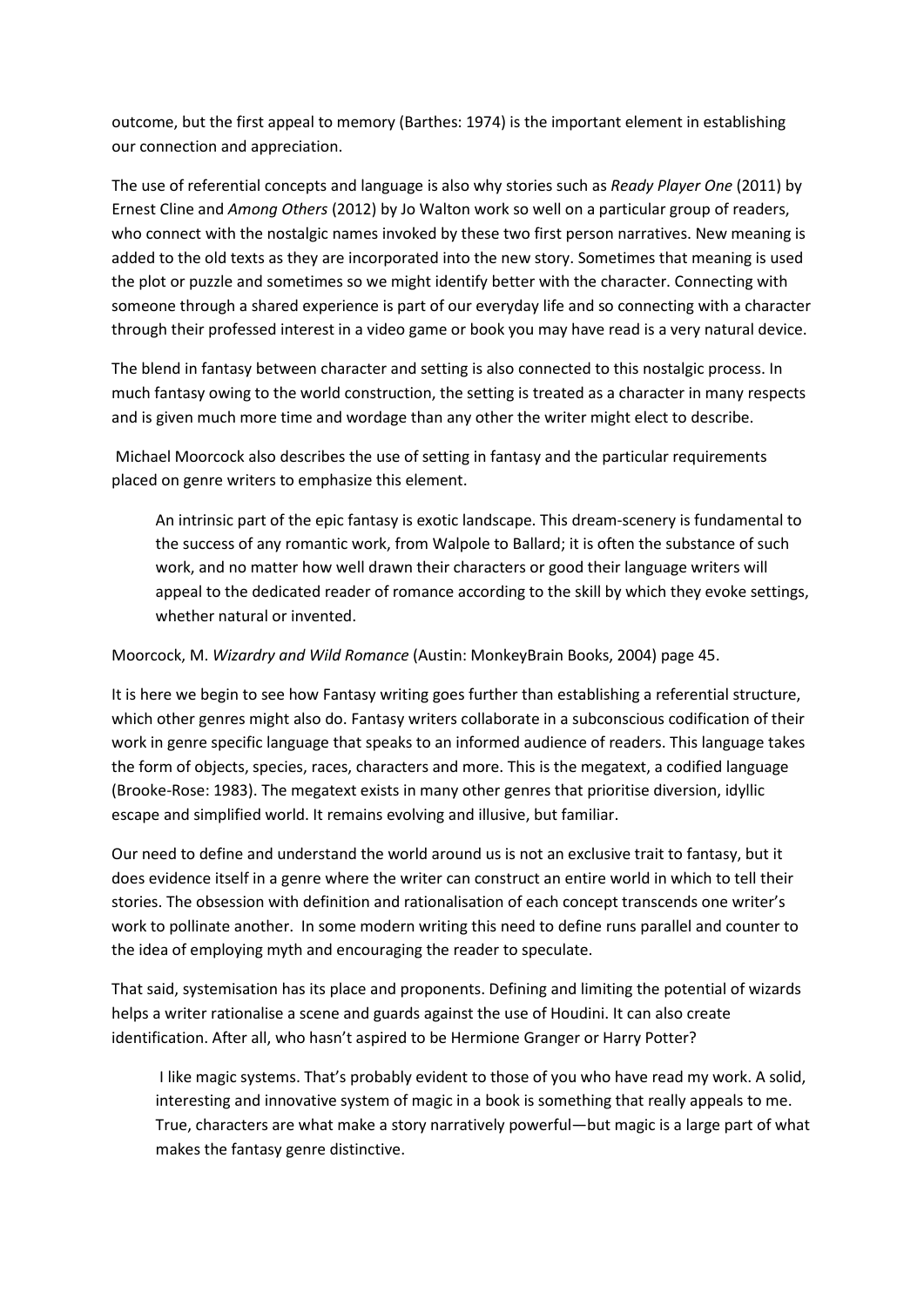Sanderson, B. (2007) *Sanderson's First Law.* [Online] Available from [\(http://brandonsanderson.com/sandersons-first-law](http://brandonsanderson.com/sandersons-first-law) [Accessed 30<sup>th</sup> September 2015].

J. R. R. Tolkien's work looms over both mythmakers and systemisers. His meticulous approach to constructing Middle-Earth is systemic in many aspects. Language, historical events and lineage are all carefully laid out in metric. The origin of creatures are explained in varying degrees, some completely, others with dark hints. Yet his best magic remains abstract.

Gandalf's eyes flashed. 'It will be my turn to get angry soon,' he said. 'If you say that again, I shall. Then you will see Gandalf the Grey uncloaked.' He took a step towards the hobbit, and he seemed to grow tall and menacing; his shadow filled the little room.

Tolkien, J. R. R. *The Fellowship of the Ring* (London: Harpercollins Publishers, 1997), page 33.

A bridge between this and the author's inclination to systemise is in the way in which Gandalf as a character provides us with a frame of reference to the high fantasy elements of the story. It is through Gandalf we glimpse the hierarchy of magical power, with the Dark Lord Sauron above Saruman, the Witch King of Angmar and Gandalf himself. The way in which Sauron's ring offers an opportunity for any of these individuals to 'trump' the other is also part of the metric. However, as this frame is explained by a character within the story it remains subjective and abstract. The expressions of magic tend to be couched in perceptions of threat and menace, rather than the physical manifestations of power favoured by later writers. It is this abstraction that allows the wizard to retain potency as we speculate over their limitations.

The shadow that Middle-Earth casts over all in its wake is long. The referential image of Tolkien's Elf, Orc, Troll and Goblin informs any story that invokes the same. These become archetypes to contradict or reinforce. At times, the latter proving the easier course, particularly when the reader is more willing to accept it. The inclination to systemise further is also part of the tradition. The rise of roleplaying games provided vast catalogues of generic creatures drawn from their folk tale roots and washed clean so they might appear in any new fantasy world, whilst character classes translate the functional archetypes of Propp and Vogler into the perfect adventure party.

All writers are readers and as such, our experience of our genre colours how we write. The priorities of games encourage a different form of abstraction. Players are driven towards tests, puzzles and achievements, with narrative built as reward. Part of the toolkit is a set of shortcut phrases to overcome the grind. Readers of fantasy all know 'food restores health' and 'spell cards' are limited. In many, the detail of combat is especially prized. Many of these genre-isms are poured into related fiction as we gamers try our hand at stories. This can be a conscious or unconscious process, but it does manifest itself in a form of cypher. Sometimes this is acceptable to the reader and sometimes not. In general, subconscious acceptance comes when meaning is easily shared, but conscious rejection is stirred when the shortcut is not understood or reveals superficial depiction of the activity behind it.

Hanu Rajaniemi's Jean Flambeur trilogy is filled to bursting with conceptual language, but there is no shortcutting, nor is there a hierarchy of familiarity and fluency. The text remains partially encrypted throughout and by doing so, invokes reader speculation. The concepts are referential, but not concretising.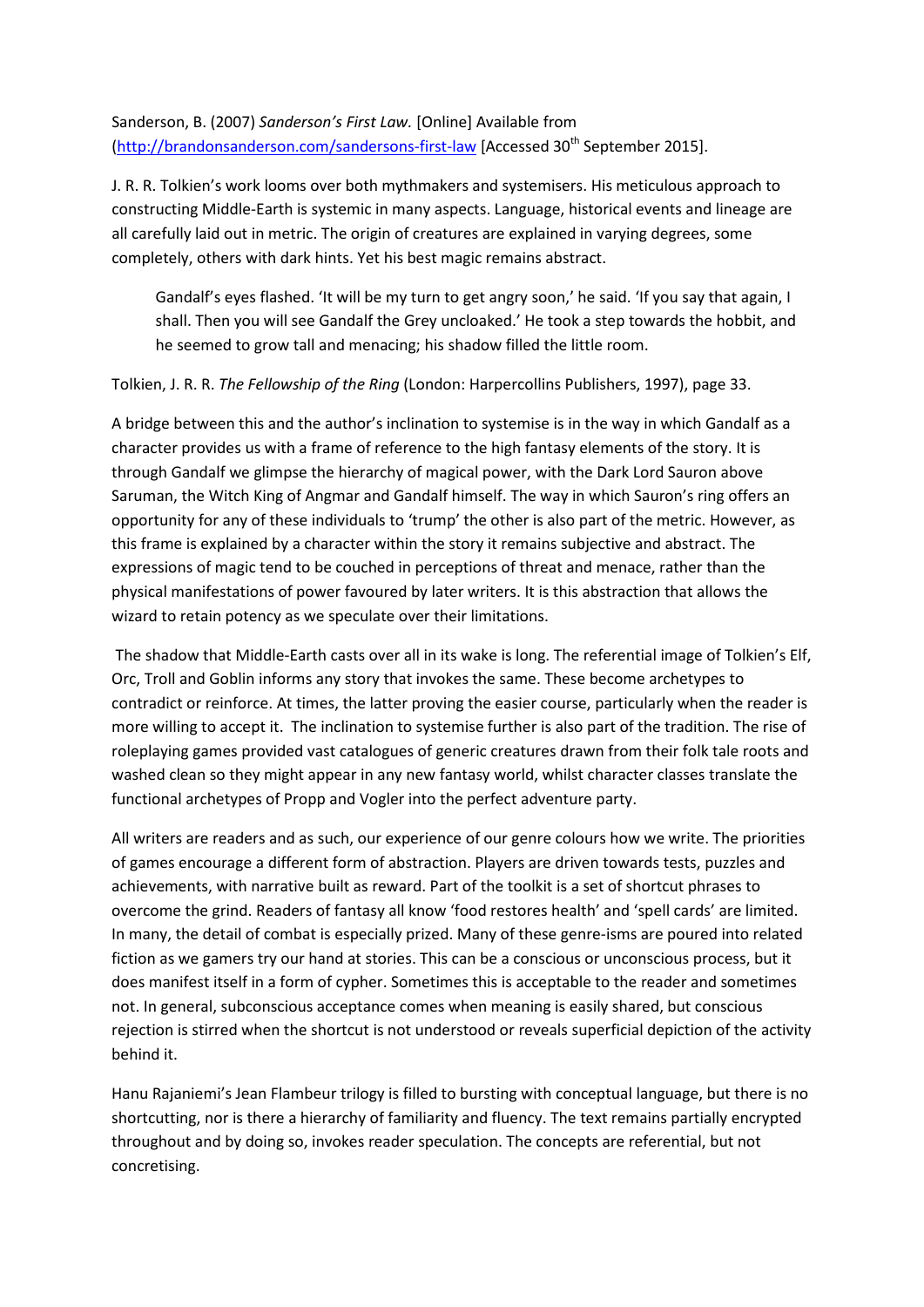The real problem is his identity signature, and that's what I need the gevulot Raymonde provided for. And I need Perhonen's quantum computation capability as well, to approximate the quantum state his Watch uses to identify itself.

#### Rajaniemi, H. *The Quantum Thief* (London: Gollancz, 2011), page 213.

In *The Tough Guide to Fantasyland* (2004), Dianne Wynne-Jones creates a systemiser's encyclopaedia that goes one step beyond the roleplayer's index. The book recounts the common ways in which writers make use of concepts when writing in the genre. This is a humorous take on the archetypes, stereotypes and tropes of fantasy. Her satire of much of these repeated forms genre allows us another frame by which to identify them. However, unlike the structural frames of before, we are seeing the way in which stories that make use of these ideas impose artificial limits and constraints upon the imagination by relying and concretising what went before them. By simply laying out these tropes in this form, Wynne-Jones highlights just how cluttered fantasy has become with baggage from those writing before. The new writer cannot ignore the clutter, because it is through this clutter that the reader will view their new story.

This drives at the heart of the dichotomy. Fantasy is a genre of escape and imagination. Why then are its popular texts constrained into similar nostalgic forms? Why must new worlds bridge from the old? Why must magic, which by its very definition is what we determine as the unexplainable in our everyday lives, become an instruction manual of fictional qualification? Why should monsters born from historical legend and superstition become statistics, or washed concepts devoid of their real world origins?

The easy answer to these questions is that each remains a balanced choice for the writer. The referential code and expectations of a reader will always be there. Associated reading is a much part of our omnivorous diet as our preference for pizza toppings. There is advantage to be found in both innovation and familiarity. A popular example of this in modern writing lies with George R. R. Martin's *A Game of Thrones* (2003); a vast fantasy epic couched in the familiarity of French and English history, yet often choosing to thwart the reader's expectations of plot. Characters are not just killed, they are killed in moments of risk, when we expect them to heroically succeed and earn reward. Magic in Westeros is about sacrifice, consequence and pain; demonstrating more connection with an older Dark Age tradition than any systemiser's instruction manual. Real world myth is reflected and translated just as real world history is reflected and translated, with demonstration, imprecision, speculation and abstraction, but with less working. The reader can only imagine what else can or cannot be done, just as the characters speculate over what they might solve and achieve.

"The old man had challenged the Lord of Light and been struck down for his impiety, or so the gossips told each other. Davos knew the truth. He had seen the master slip something into the wine cup. *Poison, what else could it be? He drank a cup of death to free Stannis from Melisandre, but somehow her god shielded her."*

Martin, G. R. R. *A Clash of Kings* (London: Harper Voyager, 2003) page 109.

This is a passage from the second book. If 'Davos knew the truth' why mention the rumour? Because it invokes speculation as does the truth. The means of Melisandre's survival is not wholly explained,